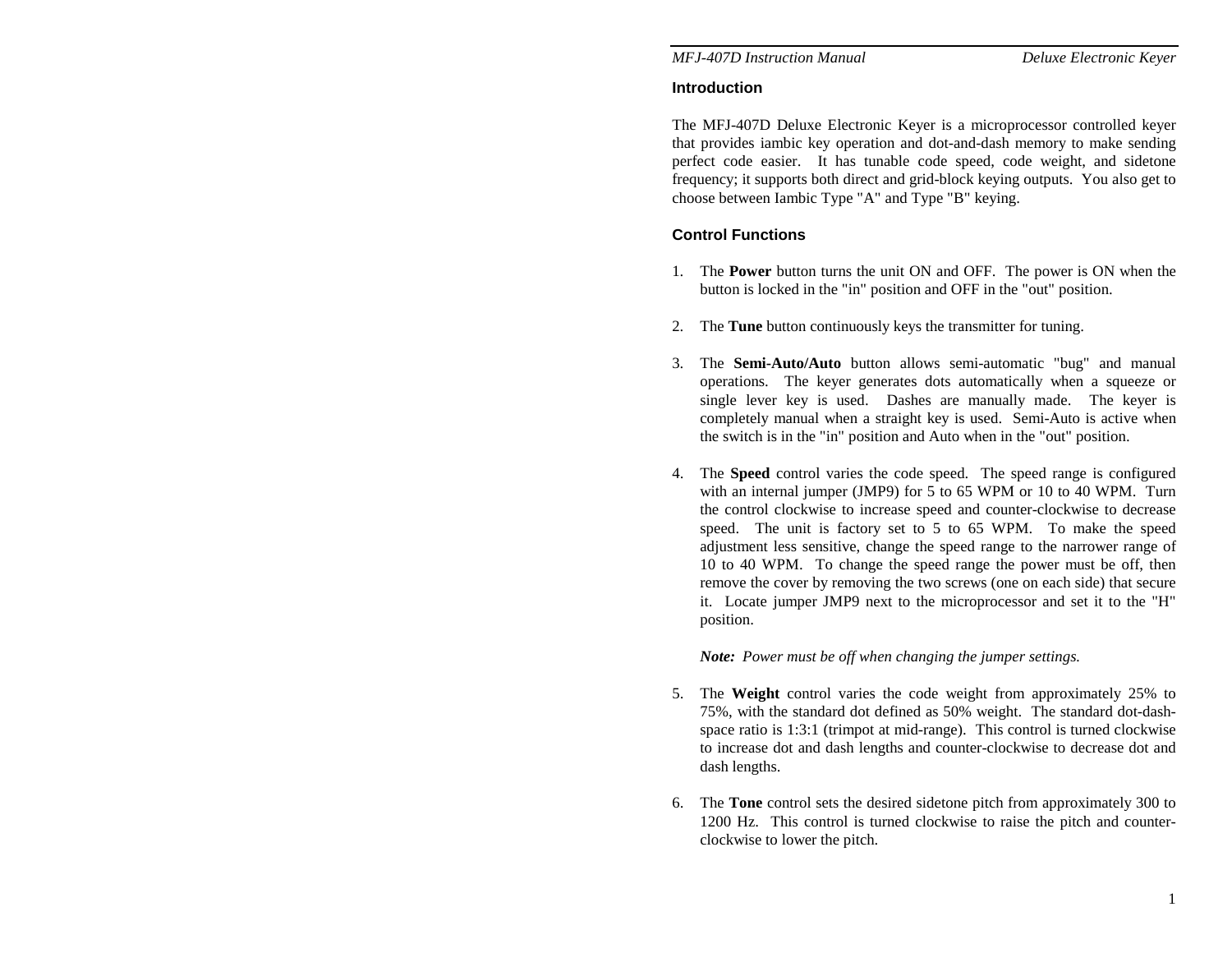- 7. The **Volume** control adjusts the sidetone level of the internal speaker. Turn the control clockwise to increase the volume and counter-clockwise to decrease the volume.
- 8. The **Direct/Grid-Block Output** keying circuit allows keying of grid-block and solid state transmitters. The MFJ-407D can only key one type of transmitter at a time. This is an internal jumper selected option. The unit is factory set to direct keying. To change to grid-block keying the power must be off, then remove the cover by removing the two screws (one on each side) that secure it. Locate JMP1 and JMP2. JMP2 is directly behind the RCA jack and JMP1 is approximately one inch in front of JMP2. Set *both* jumpers JMP1 and JMP2 to the "G" position. To key a solid state transmitter, set both jumpers to the "D" position.

*Note: Power must be off when changing the jumper settings.* 

9. The **Iambic Type A/B** mode is also set inside the unit with a jumper. The unit is factory set for Type "A" Iambic. If you prefer Type "B" Iambic, remove the cover by removing the two screws (one on each side) that secure it. Locate jumper JMP3 and set it to the "B" position. For Type "A" Iambic, set the jumper to the "A" position.

*Note: Power must be off when changing the jumper settings.* 

When a squeeze is released during an element (dot or dash), type "B" adds the opposite element. Type "A" just finishes the element in progress and does *not* produce a following alternate element. For example, in Type "A" Iambic, a squeeze release during the "dah" in the letter A will produce "didah" (A). In Type "B" Iambic, a squeeze release during the "dah" in the letter A will produce "di-dah-dit" (R).

#### **Installation**

- 1. A 9-volt battery (not included) may be installed. Remove the cover by removing the two screws (one on each side) that secure it.. A battery holder, located inside the enclosure, is provided for installing a 9-volt battery.
- 2. A 12 Vdc power supply may also be used to power the MFJ-407D. A 2.1mm coaxial plug with a positive center and a negative sleeve should be used to power this unit. The MFJ-1312B, an optional 12 volts adapter, is available from MFJ Enterprises, Inc. The battery is automatically disconnected when external power is used.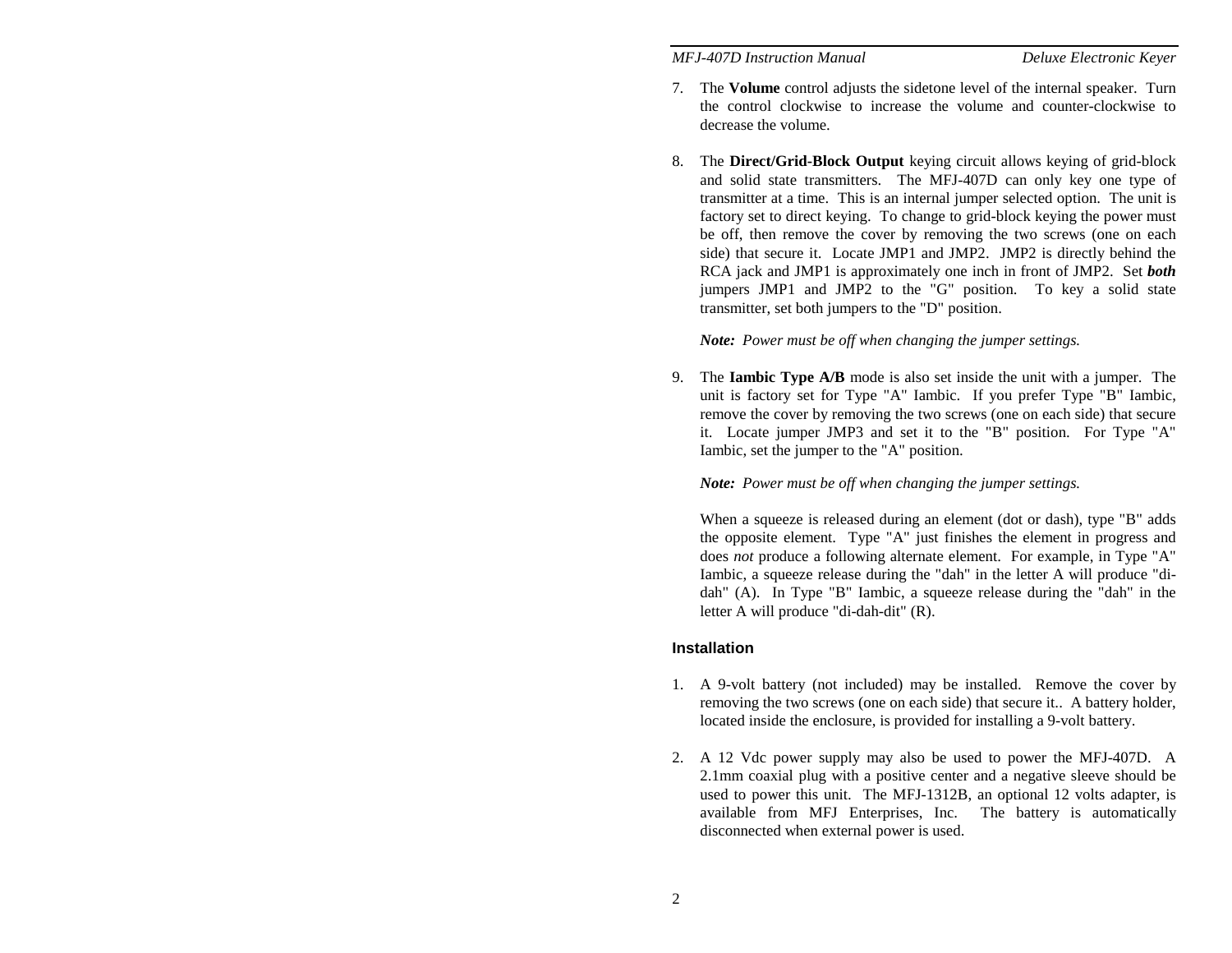- 3. A squeeze or single lever key can be used. Squeeze key allows Iambic operation. A 1/4-inch stereo phono plug and a two-conductor shielded cable should be used. If separate shielded cables are used, the two shields should be tied together and connected to ground. The dot wire should be connected to the tip of the plug and the dash wire to the ring. The MFJ-407D becomes a manual keyer when a straight key is used. The unit will safely key your transmitter and eliminate the shock hazard of high voltage being present on the straight key.
	- *Note: To use a straight key, first switch the keyer to the Semi-Auto mode (button in). Again a 1/4-inch stereo phono plug should be used because a mono plug will not work on a straight key in Semi-Auto mode. Connect one wire to the ring of the plug and another wire to ground. The tip of the plug should not used.*
- 4. Output keying circuit allows keying of grid-block and solid state transmitters. Remember this is internally jumper selected (refer to page 2). The keying output connection is made with a RCA phono plug.
	- *Note: Consult the transmitter's instruction manual to determine which output to use. When in doubt, try both jumper positions. The transmitter will key continuously when the jumpers are connected to the wrong positions.*

#### **Keyer Operation**

- 1. A 9-volt battery or an optional dc adapter may be used to supply power to the keyer.
- 2. The key paddle should be connected to the **Key** jack on the rear panel of the unit. A dual paddle squeeze key or a single lever key can be used.
- 3. An external speaker can be connected to the **Speaker** jack on the rear panel of the unit.
- 4. Next, the keyer should be turned on with the **Power** switch.
- 5. The **Semi-Auto/Auto** switch should be in the "out" position for automatic operation.
- 6. The user should now start sending with the paddle and adjust volume, tone, weight, and speed to his or her preference.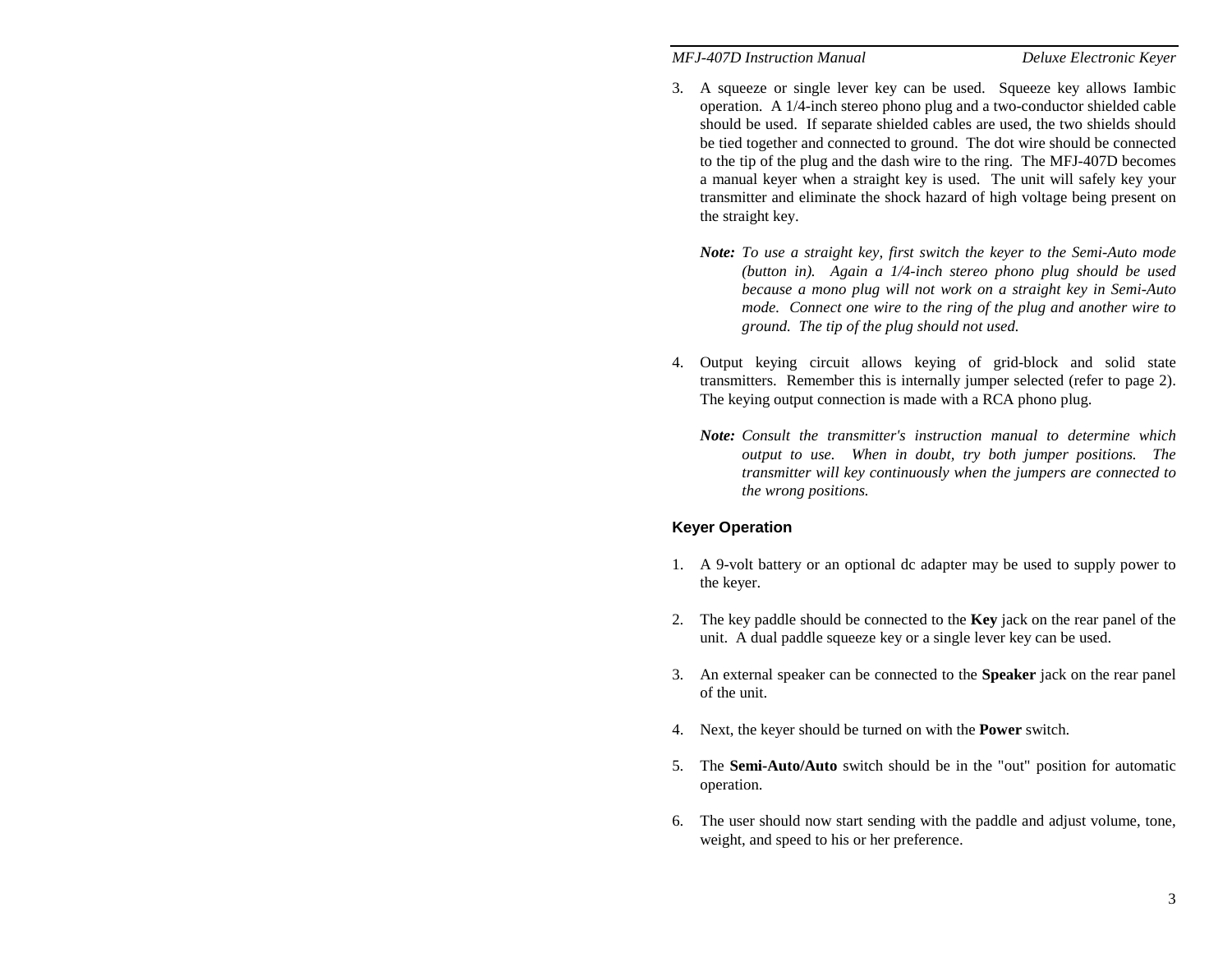- 7. The dot and dash memories make sending easier. The memories allow the user to key a dot before the completion of a dash and vice versa. This feature can be checked by setting the keyer to the lowest speed and tapping first the dash lever and then the dot lever before the completion of the dash. The keyer will provide both the dash and the dot. The dash memory can be checked in a similar manner. The dot insertion feature allows the user to insert a dot by tapping the dot lever while holding the dash lever in. The dash insertion feature allows the user to insert a dash while holding the dot lever in. The Iambic operation allows sending of alternate dots and dashes when using squeeze key and with both paddles squeezed. The first paddle contacted will determine whether a dot or dash occurs first.
- 8. The user may select either **Iambic A** or **B** according to his preference.

## **JMP1** JMP2 Keying Mode D D D Direct D G I Invalid G D **I** Invalid G G G G Grid Block **JMP3 Iambic Mode**   $A \quad A$  B B B **JMP9 Speed Range**   $L \quad 5 - 65$  WPM H 10 - 40 WPM

#### **Jumper Settings**

\* Factory defaults.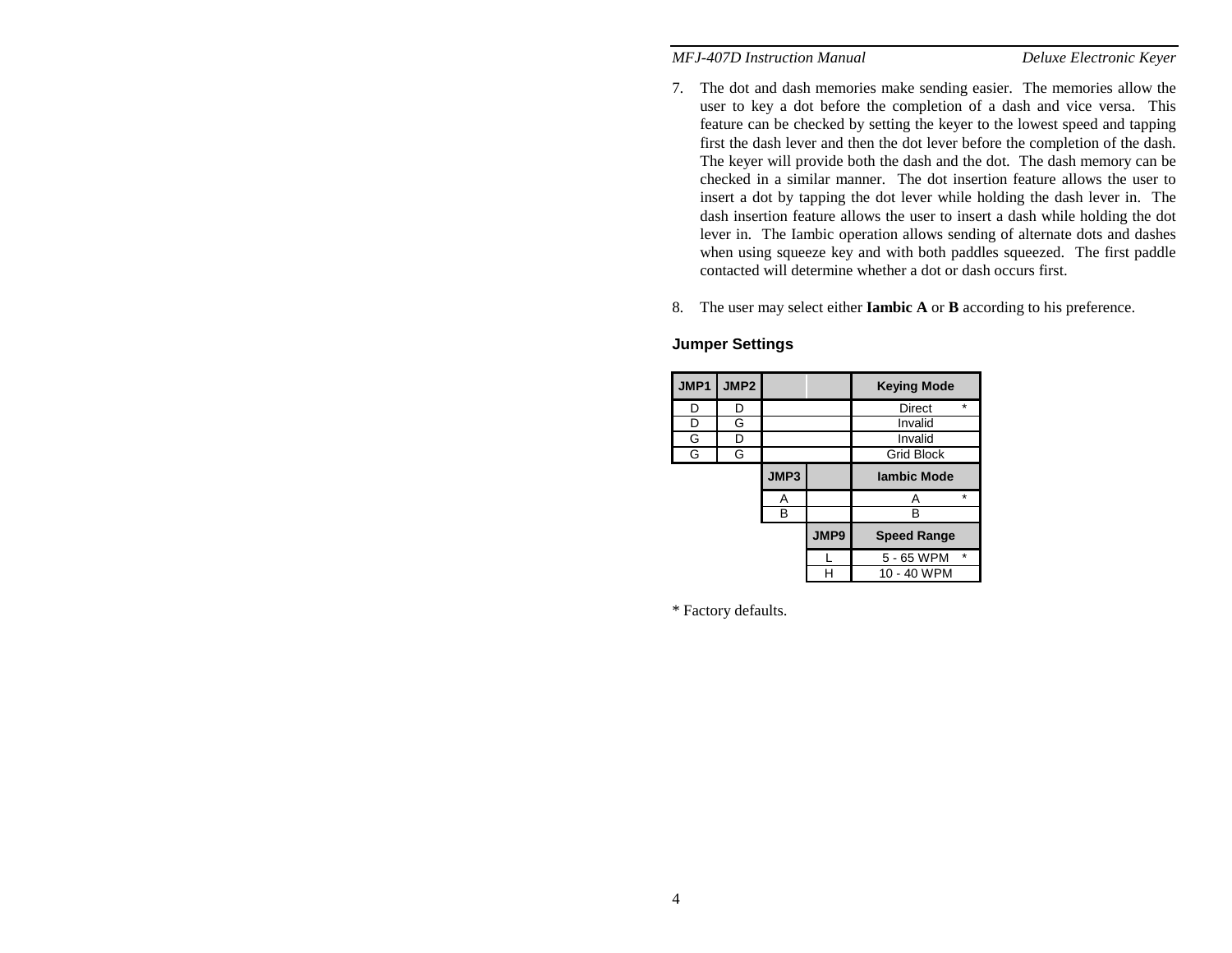# **Morse Code Character Set1**

| A                                            | di-dah             | $\bullet-$                                   |                | N                                                             | dah-dit             |                                                           | $-•$                     |                                          |
|----------------------------------------------|--------------------|----------------------------------------------|----------------|---------------------------------------------------------------|---------------------|-----------------------------------------------------------|--------------------------|------------------------------------------|
| B                                            | dah-di-di-dit      |                                              |                | $\Omega$                                                      | dah-dah-dah         |                                                           |                          |                                          |
| Ċ                                            | dah-di-dah-dit     | $-$                                          |                | P                                                             | di-dah-dah-dit      |                                                           | $\bullet$ — $\bullet$    |                                          |
| D                                            | dah-di-dit         | -00                                          |                | Q                                                             | dah-dah-di-dah      |                                                           | $-$ o $-$                |                                          |
| E                                            | dit                |                                              |                | R                                                             | di-dah-dit          |                                                           | $\bullet - \bullet$      |                                          |
| F                                            | di-di-dah-dit      | $\bullet\bullet-\bullet$                     |                | S                                                             | di-di-dit           |                                                           | $\bullet\bullet\bullet$  |                                          |
| G                                            | dah-dah-dit        | $\overline{\bullet}$                         |                | T                                                             | dah                 |                                                           | $\overline{\phantom{0}}$ |                                          |
| Н                                            | di-di-di-dit       |                                              |                | U                                                             | di-di-dah           |                                                           | $\bullet\bullet-$        |                                          |
| I                                            | di-dit             |                                              |                | V                                                             | di-di-di-dah        |                                                           |                          |                                          |
| J                                            | di-dah-dah-dah     |                                              |                | W                                                             | di-dah-dah          |                                                           |                          |                                          |
| K                                            | dah-di-dah         | $-$                                          |                | X                                                             | dah-di-di-dah       |                                                           | --                       |                                          |
| L                                            | di-dah-di-dit      |                                              |                | Y                                                             | dah-di-dah-dah      |                                                           | ---                      |                                          |
| M                                            | dah-dah            |                                              |                | Z                                                             | dah-dah-di-dit      |                                                           | ——●●                     |                                          |
| 1                                            | di-dah-dah-dah-dah |                                              |                | 6                                                             | dah-di-di-di-dit    |                                                           |                          |                                          |
| $\overline{2}$                               | di-di-dah-dah-dah  | $\bullet$ $\bullet$ $\overline{\phantom{a}}$ |                | 7                                                             | dah-dah-di-di-dit   |                                                           |                          |                                          |
| 3                                            | di-di-di-dah-dah   | $\bullet\bullet\bullet\text{---}$            |                | 8                                                             | dah-dah-dah-di-dit  |                                                           |                          | -                                        |
| 4                                            | di-di-di-di-dah    | -----                                        |                | 9                                                             | dah-dah-dah-dah-dit |                                                           |                          | -0                                       |
| 5                                            | di-di-di-di-dit    |                                              |                | $\theta$                                                      | dah-dah-dah-dah-dah |                                                           |                          |                                          |
| Period                                       |                    |                                              | L1.            | di-dah-di-dah-di-dah                                          |                     | -0-0-                                                     |                          | AAA                                      |
| Comma                                        |                    |                                              | $[ , ]$        | dah-dah-di-di-dah-dah                                         |                     | $-00--$                                                   |                          | $\overline{\text{MIM}}$                  |
| Question Mark or Request for Repetition      |                    |                                              | [?]            | di-di-dah-dah-di-dit                                          |                     |                                                           |                          | $\overline{\text{IMI}}$                  |
| Fraction Bar or Slash Bar                    |                    |                                              | $\sqrt{ }$     | dah-di-di-dah-dit                                             |                     | -00-0                                                     |                          | $\overline{DN}$                          |
| End of Message, Plus Sign, or Cross          |                    |                                              | $[+]$          | di-dah-di-dah-dit                                             |                     | $\bullet-\bullet-\bullet$                                 |                          | $\overline{\rm AR}$                      |
| End of Work                                  |                    |                                              |                | di-di-di-dah-di-dah                                           |                     | $\bullet\bullet\bullet-\bullet-$                          |                          | $\overline{\text{S}}\overline{\text{K}}$ |
| Double Dash, Equal Sign, Pause, or Break [=] |                    |                                              |                | dah-di-di-di-dah                                              |                     | -000-                                                     |                          | $\overline{B}\overline{T}$               |
| Semicolon                                    |                    |                                              | $[$            | dah-di-dah-di-dah-dit                                         |                     | -o-o-o                                                    |                          | $\overline{\text{KR}}$                   |
| Colon                                        |                    |                                              | $[$            | dah-dah-dah-di-di-dit                                         |                     | $ \bullet \bullet \bullet$                                |                          | $\overline{OS}$                          |
| Apostrophe                                   |                    |                                              | $[$            | di-dah-dah-dah-dah-dit                                        |                     |                                                           |                          | $\overline{W}\overline{G}$               |
| <b>Quotation Mark</b>                        |                    |                                              | $\lceil$ "]    | di-dah-di-di-dah-dit<br>$\bullet - \bullet \bullet - \bullet$ |                     |                                                           |                          | $\overline{AF}$                          |
| Hyphen or Dash                               |                    |                                              | $[ - ]$        | dah-di-di-di-di-dah<br>-                                      |                     |                                                           |                          | $\overline{\rm DU}$                      |
| Underline                                    |                    |                                              | $\Box$         | di-di-dah-dah-di-dah                                          |                     |                                                           |                          | ĪQ                                       |
| Dollar Sign                                  |                    |                                              | [\$]           | di-di-di-dah-di-di-dah                                        |                     | $\bullet\bullet\bullet-\bullet\bullet-$                   |                          | $\overline{\text{S}}\overline{\text{X}}$ |
| Left Parenthesis or Go Only                  |                    |                                              | $[$ (          | dah-di-dah-dah-dit                                            |                     | ----                                                      |                          | $\overline{KN}$                          |
| <b>Right Parenthesis</b>                     |                    |                                              | D <sub>1</sub> | dah-di-dah-dah-di-dah                                         |                     | -----                                                     |                          | $\overline{KK}$                          |
| Wait or Stand By                             |                    |                                              |                | di-dah-di-di-dit                                              |                     | $\bullet\textcolor{red}{\textbf{-}\bullet\bullet\bullet}$ |                          | $\overline{\rm AS}$                      |
| Understood                                   |                    |                                              |                | di-di-di-dah-dit                                              |                     | $\bullet\bullet\bullet-\bullet$                           |                          | $\overline{\text{SN}}$                   |
| <b>Starting Signal</b>                       |                    |                                              |                | dah-di-dah-di-dah                                             |                     | -•—•—                                                     |                          | $\overline{KA}$                          |
| Error                                        |                    |                                              |                | di-di-di-di-di-di-di-dit                                      |                     | ,,,,,,,,                                                  |                          | $\overline{HH}$                          |
| Paragraph                                    |                    |                                              | $\blacksquare$ | di-dah-di-dah-di-dit                                          |                     |                                                           |                          | $\overline{AL}$                          |
| Invitation to Transmit or Go Ahead           |                    |                                              | [K]            | dah-di-dah                                                    |                     | $-$ e $-$                                                 |                          | K                                        |

1. FCC test requirement consists the 26 letters, the 10 numerals, the period, the comma, the question mark,  $\overline{AR}$ ,  $\overline{SK}$ ,  $\overline{BT}$  and fraction bar DN.

**Signals Used In Other Radio Services**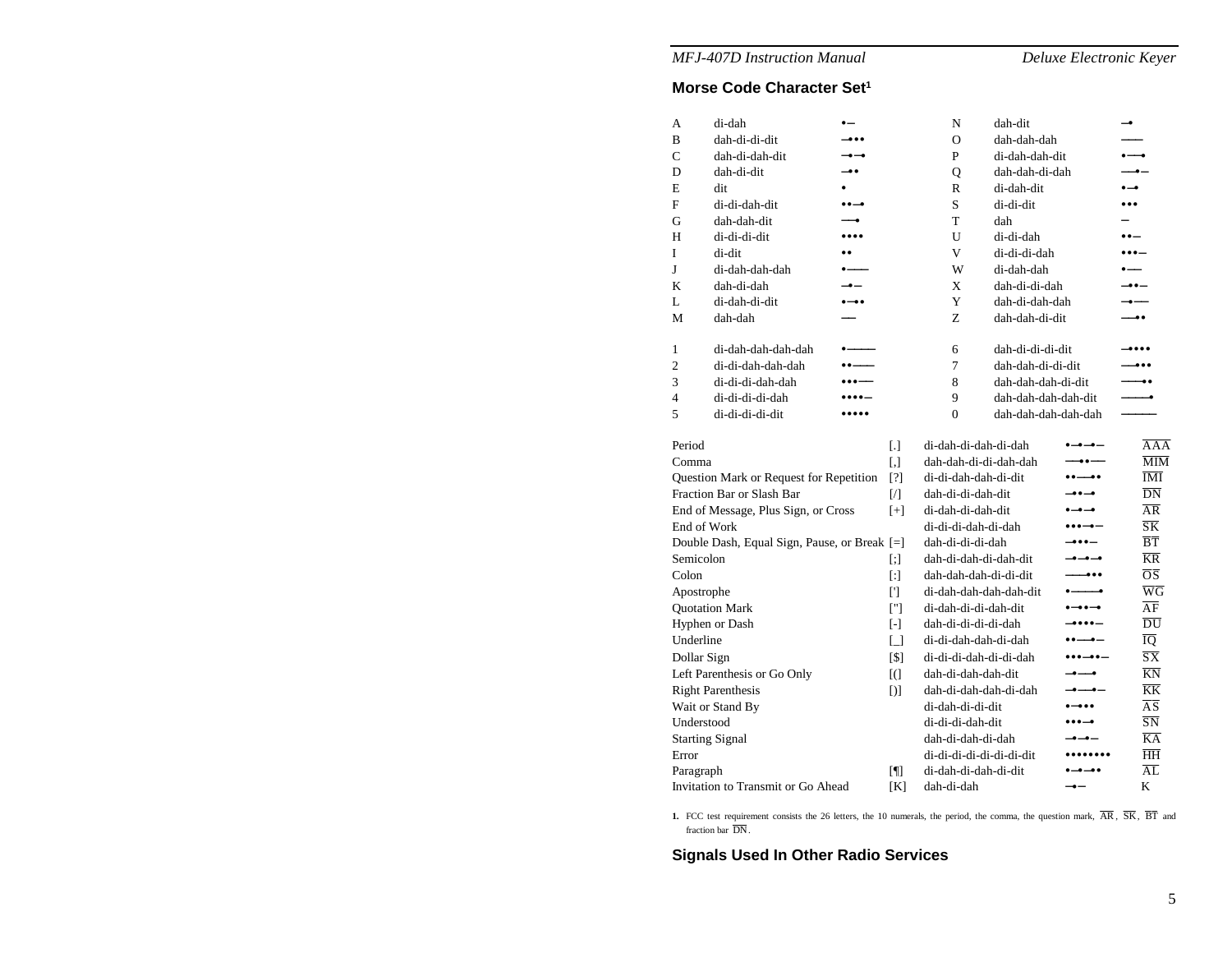| <b>MFJ-407D Instruction Manual</b> |                                | Deluxe Electronic Keyer                    |                  |  |  |
|------------------------------------|--------------------------------|--------------------------------------------|------------------|--|--|
| Interrogatory                      | di-di-dah-di-dah               | $\bullet\bullet-\bullet-$                  | <b>INT</b>       |  |  |
| <b>Emergency Silence</b>           | di-di-di-di-dah-dah            | $\bullet\bullet\bullet\bullet\cdots$       | $\overline{HM}$  |  |  |
| <b>Executive Follows</b>           | di-di-dah-di-di-dah            | $\bullet\bullet\!-\!\bullet\bullet\!-\!\!$ | $\overline{IX}$  |  |  |
| Break-in Signal                    | dah-dah-dah-dah-dah            |                                            | <b>TTTTT</b>     |  |  |
| <b>Emergency Signal</b>            | di-di-di-dah-dah-dah-di-di-dit | ___                                        | $\overline{SOS}$ |  |  |
| <b>Relay of Distress</b>           | dah-di-di-dah-di-di-dah-di-dit | $-00-00-00$                                | <b>DDD</b>       |  |  |

## **Technical Assistance**

If you have any problem with this unit first check the appropriate section of this manual. If the manual does not reference your problem or your problem is not solved by reading the manual you may call *MFJ Technical Service* at **601-323- 0549** or the *MFJ Factory* at **601-323-5869**. You will be best helped if you have your unit, manual and all information on your station handy so you can answer any questions the technicians may ask.

You can also send questions by mail to MFJ Enterprises, Inc., 300 Industrial Park Road, Starkville, MS 39759; by Facsimile to 601-323-6551; or by email to techinfo@mfjenterprises.com. Send a complete description of your problem, an explanation of exactly how you are using your unit, and a complete description of your station.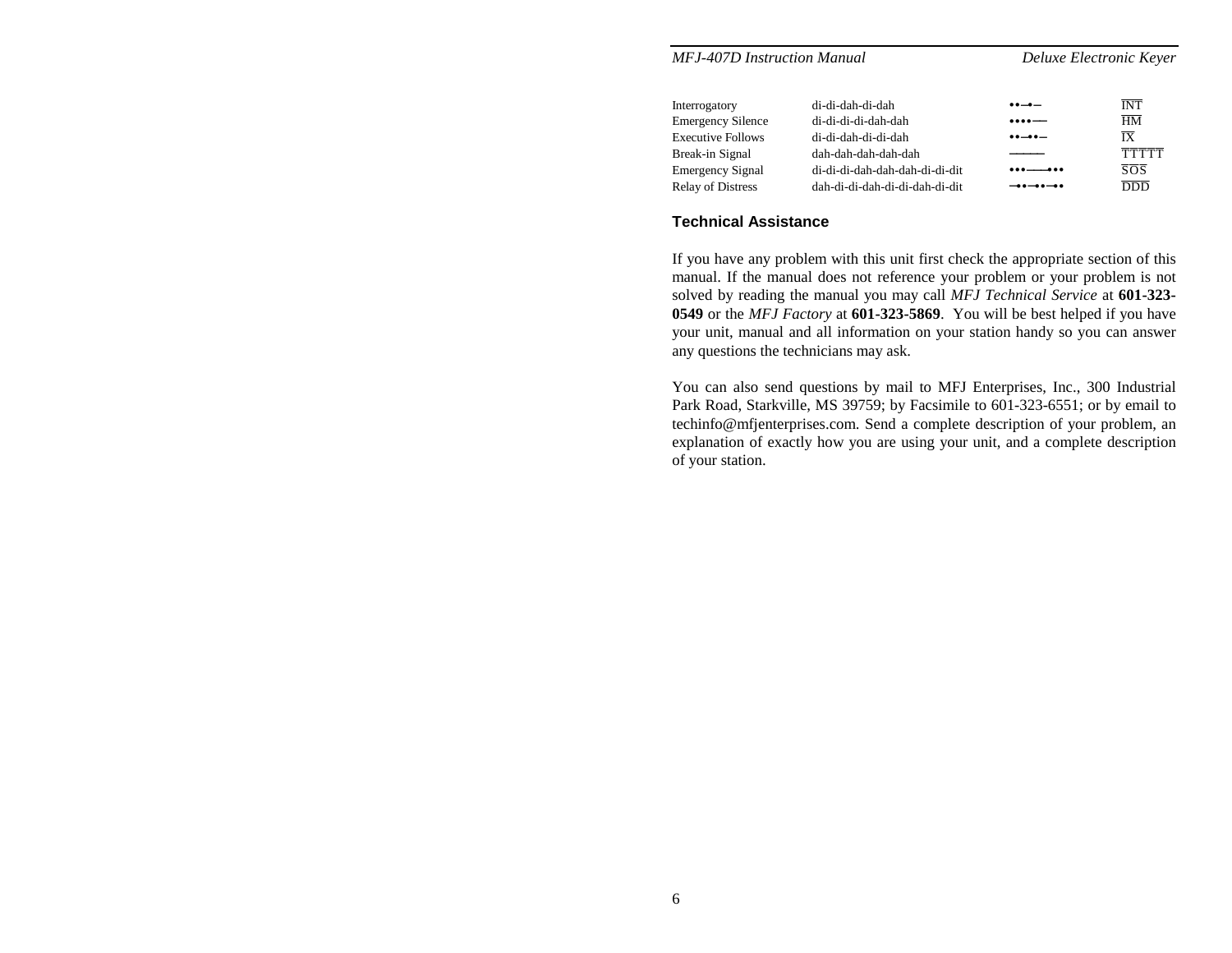**Notes**